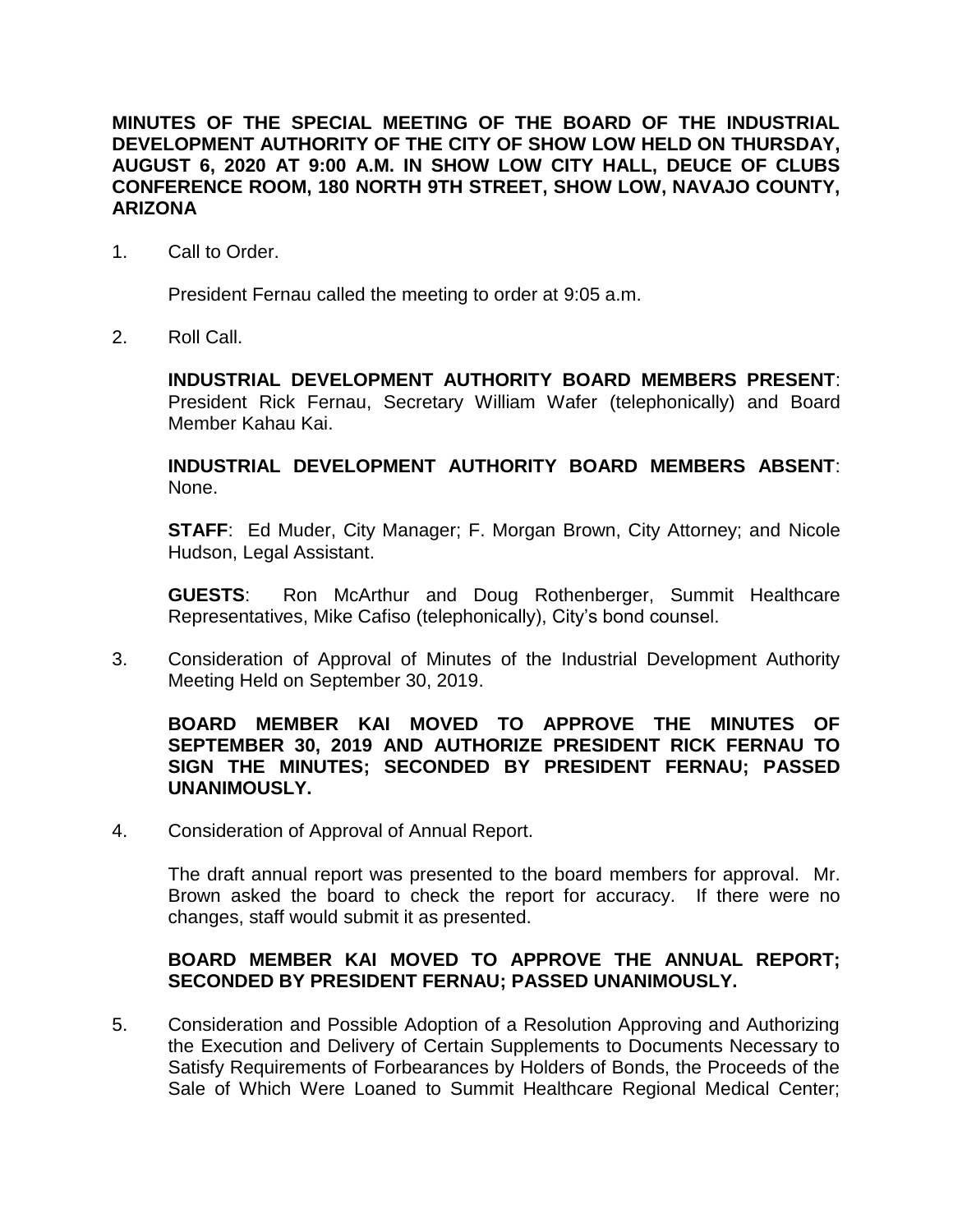Authorizing the Issuance of Replacement Bonds that Reflect the Effects of Such Supplements and Authorizing the Taking of All Other Actions Necessary for the Consummation of the Transactions Contemplated by the Resolution.

Mr. Rothenberger introduced himself as Chief Financial Officer at Summit Healthcare. He explained that in the last quarter of 2019 Summit Healthcare went through a computer conversion system which replaced the entire electronic record system throughout the hospital. It caused issues with delays in billing and operational volume drops. As a result Summit Healthcare showed a substantial loss as a company in the last quarter of 2019 which totaled around \$8.8 million. That number made Summit Healthcare miss one of the debt covenants on their bonds which is called the debt service coverage ratio. Summit must earn enough money to cover debt payments by 1.25 times. Summit had to wait for audited financial statements for an official default on the note. In the process they had to request forbearance letters from the banks acknowledging the operational issues and the need to get back on track. The banks provided letters to provide forgiveness for default along with items that relate to that. The letters indicate an increase in the interest rate. BBVA is the largest bond holder for Summit Healthcare. They have the 2017 bonds along with half of the 2015 bonds for a total of about \$55 million of the bond debt. BBVA increased the interest rates on all the bonds and put in additional fees for the forbearance. BMO Harris owns the other half of the 2015 bond and they also increased their rates. The increased rates generated a reissuance of the bonds. The bond covenant language needs to be adjusted to meet the requirements. The banks have given Summit Healthcare one year to ramp the covenants back up to 1.25 times to cover the debt payments. Based on projections, Summit will be back to 1.5 by June 2021 and will be able to meet the bond covenants.

Mr. McArthur asked Mr. Rothenberger to explain the rolling 12 months that the banks use for the debt service coverage ratio.

Mr. Rothenberger explained that Summit is meeting the bond covenant for yearto-date for 2020 but the banks do a rolling 12 month average which takes 12 months to roll out the losses to get back to where you were. The banks will change the measurement periods for a year to allow Summit to meet the covenants and after that year is up it will go back to rolling 12 average. Summit does not have issues meeting the covenants as it is currently operating above that ratio but they had a lot to overcome over the last half of 2019.

President Fernau asked what the interest rate was prior to the default.

Mr. Rothenberger explained that there are multiple interest rates. The Series 2017A bonds were at 2.75% and it will ramp up 25 basis points per quarter up to 4.5%. That is non-taxable. The Series 2017B bonds were at 3.5% and it will move to 5%. The 2015 bonds were 3% and were moved to 4%. The additional cost to the hospital over the term of the loan for all of the bonds will be about 8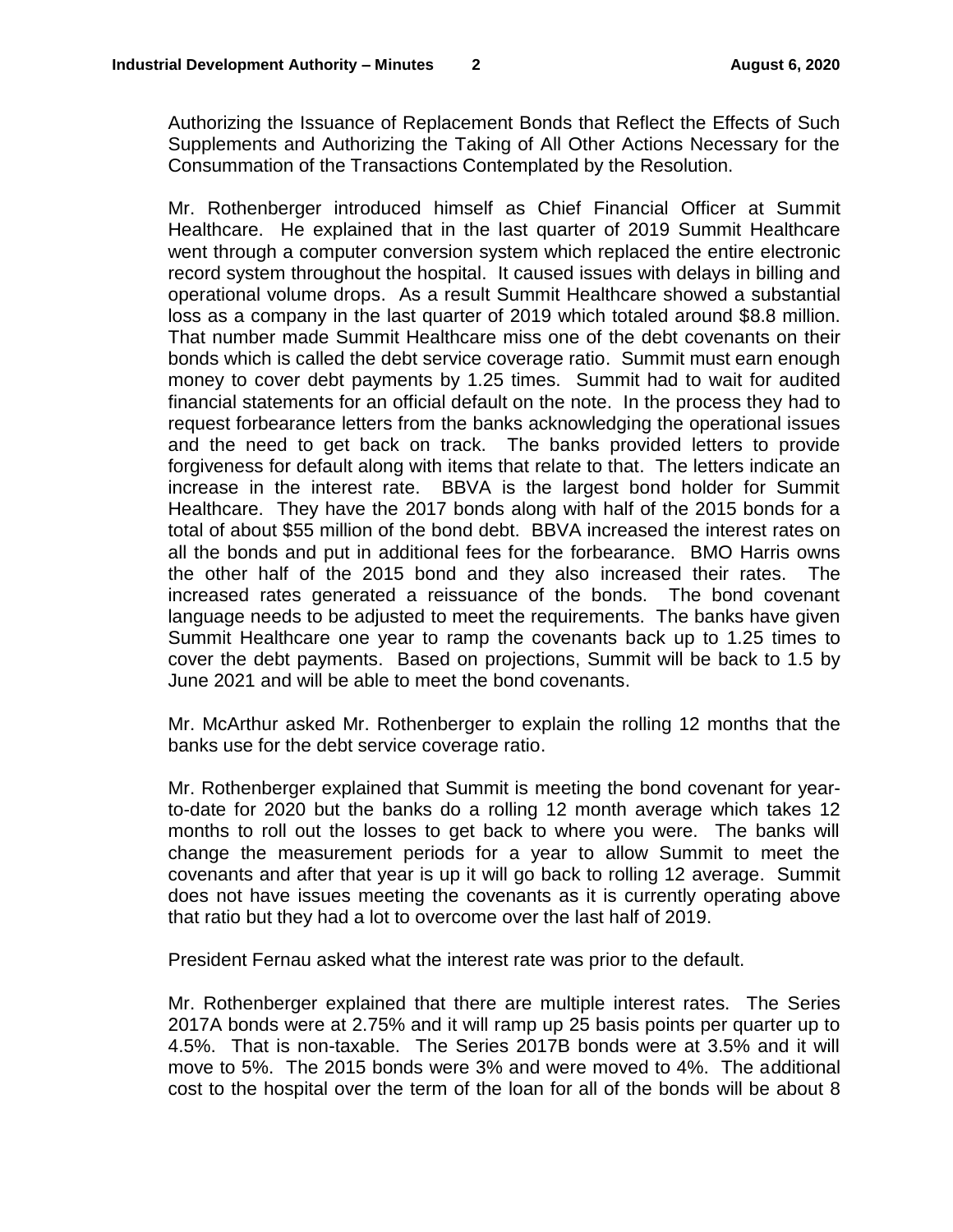million. To make amendments to new covenant language, the bond documents must be redone and reissued. Authority must be given by the Industrial Development Authority to do that.

President Fernau asked if the government is making payments to Summit Healthcare for COVID patients.

Mr. Rothenberger said that Summit received CARES Act distributions which have helped tremendously. The total Summit Healthcare received from the federal government is about \$14 million for the losses caused by COVID.

Mr. Cafiso said that the reason for coming back to the Industrial Development Authority board is to give the background of the issues with the bonds and also to get approval for the steps to be taken to make changes to the bonds. That requires supplements of the documents that were approved in 2015 and 2017, more specifically the bond trust agreements. Also, replacement bonds must be authorized because the bonds are not the same anymore since the terms are no longer the same. This is a reissuance for federal income tax purposes. The bonds are issued tax exempt but certain things must be done with the internal revenue service for the bonds to continue to be tax exempt. The purpose of the resolution is to acknowledge the forbearances, approve the amendments to the bond trust agreements, the replacement of the old bonds with the new ones that reflect the new terms and authorizing any other items that are necessary.

President Fernau asked if the bond holders were willing to renew at the existing rate with the drop in prime.

Mr. Rothenberger said that they were not. Just to give the letters of forbearance, BBVA cost \$75,000 and BMO Harris cost \$35,000. To get a lower rate a whole new reissuance of bonds would need to take place, a new RFP would have to be completed and there is no time for that at this point. It is anticipated that will happen in the future, maybe as soon as next year.

Board Member Kai asked if this solution is just a bridge.

Mr. Rothenberger confirmed that this solution is a bridge. The default requires the forbearance and approval of the reissuance of the bonds which will allow for an RFP at a later time.

President Fernau asked Mr. Cafiso if there are any other options.

Mr. Cafiso said that they could try to refinance but since there is a default it will be difficult to get lenders to do that.

Mr. Rothenberger said that its best to cure the default and then put out an RFP.